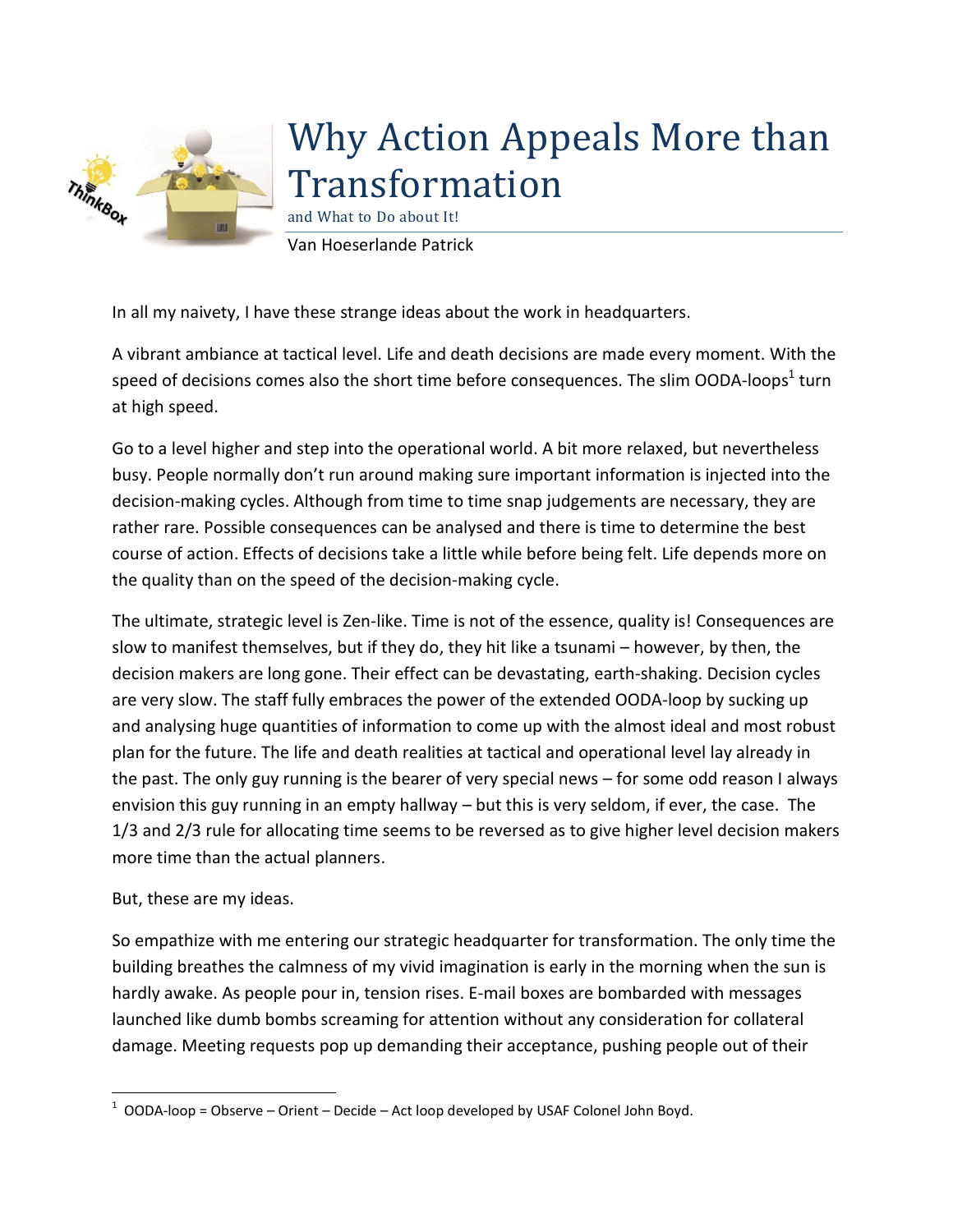cubicles. Taskers with self-imposed deadlines tumble in. You have almost to beg for a few minutes of your colleague's time, because everybody is very busy. There is confusion between urgent and important when prioritizing or re-prioritising tasks. No, no confusion: urgent equals important. "Oh, that can wait. Put it on my desk, I'll deal with it later." "We don't have time to think about it, we must do something… Now!" The re-prioritisation is an hourly task.

Every day, we face situations where we are more like firefighters, more like our colleagues in the warrior mode at tactical level. We find ourselves in a permanent situation of quick fixes in a reactive mode, unable to control our destiny because it's controlled by external elements. Pressure to meet deadlines, reinforced by our military culture to be on-time, makes us shoot for 'a' timely fix, regardless of the consequences.

Firefighting may be essential during a rush, or as part of a short period of change. However, it can have serious implications when it becomes the norm at the strategic level. The energy and resources drawn by firefighting make us lose our capability to plan for high-return activities where our real added value is situated. Why?

1) Reactive people, and teams, are likely to deliver lower quality work. They may be able to fight crises successfully most of the time, but they will ultimately fail in a way that they would not if they were proactive.

2) In the near future, the flaws of the quick patches demand additional resources to be fixed, diminishing more of the needed reserves to manoeuvre.

3) It is likely that people will need to shift from one task to another, or be asked to deal with constantly changing information. Those people need time, usually not available at that moment, to get to grips with their new tasks while specialists are too busy – hopefully on topics in their specialities – to help them out. This is inefficient. It can leave HQ SACT personnel frustrated. They may start to let down their desire to strive for quality or to confuse the notion of quality with 'just being on time'.

4) 'Firefighters' content themselves with putting out the fire. It's hard to consider the root causes of problems when you have to focus urgently on eradicating the symptoms. Plus, you're less likely to spot the strategic opportunities because you don't have the time nor the mindset to see them.

5) Being in a 'fight' is also stressful. When you deal with one crisis after another, you don't have time to unwind. You may personally be able to cope with this pressure, but some colleagues may be less resilient. They may find acceptable ways to escape the work stress increasing the load of others, and, in time, this will lead to serious under-performance of a whole organisation.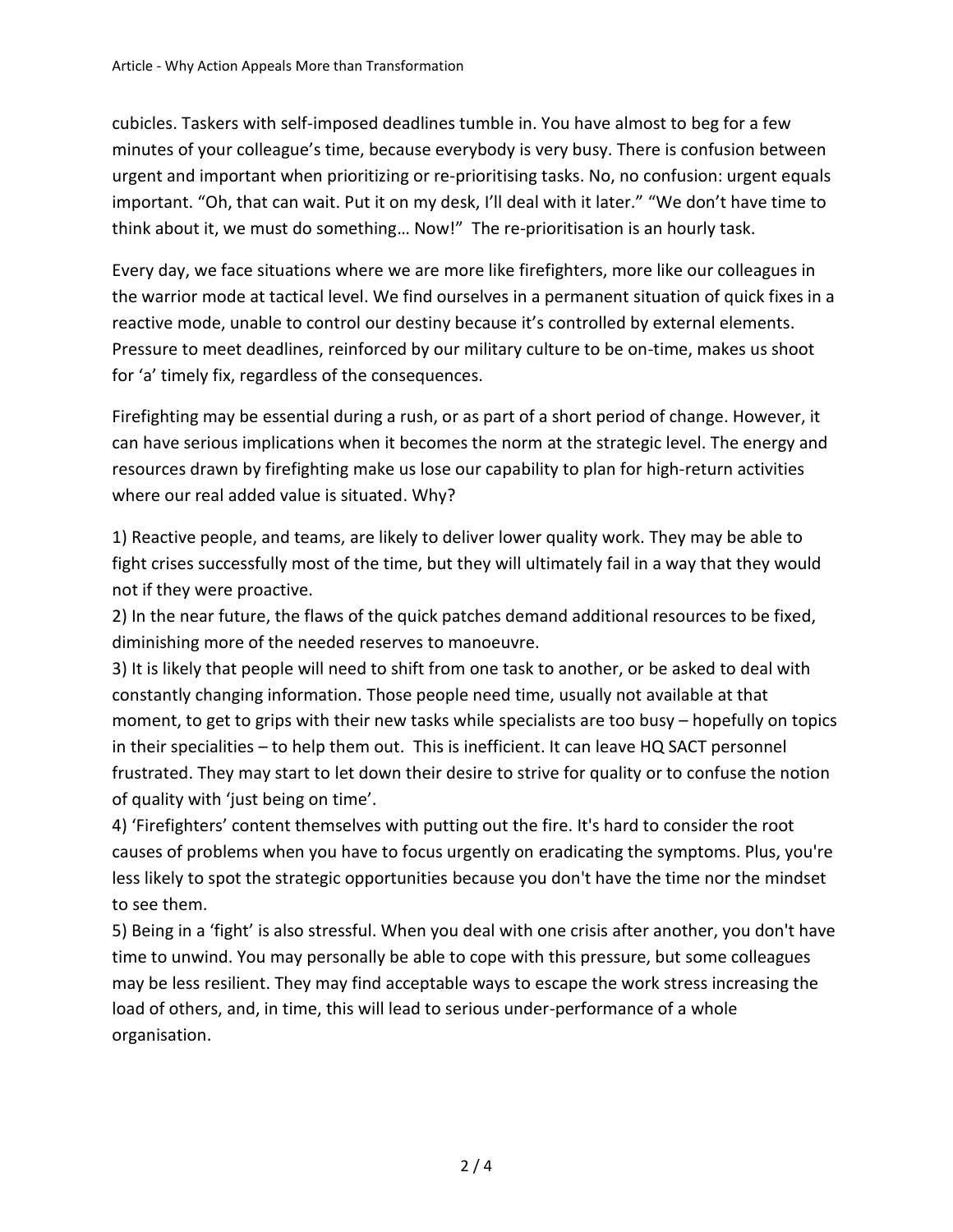6) You're always a step behind because you wait – or rather you're busy with another crisis – for a fire. You don't have time to look ahead to pre-empt problems, so they seem to happen 'out of the blue.'

There is, surely, also a '7)', an '8)', etc., but I think you get the point. The focus on the here and the now leaves us no time for laying the foundations for a different future for transformation. We must take a few steps back and figure out why problems occur in the first place. We should spend time on preventing future problems, on giving more peace to the operational and tactical level. Paraphrasing Einstein, we should come up with another level of thinking than the level on which the problem was created. Sounds more like something we should do? Then why do we engage more in firefighting?

As a military professional, you are raised to solve problems on the spot and under high stress. The firefighting mode is well known, well drilled in, and very well appreciated. We admire people in firefighting mode as the very busy heroes tackling urgent, high-visibility problems with a great sense of purpose. Wearing the military uniform may remind us of our ultimate goal of supporting the warrior, but it also reinforces our tactical mode. When you solve a crisis, you have a great, immediate sense of accomplishment. You do what you are trained to do and you experience somewhat of a kind of high, which can be addictive. The fact that successful organisational 'firefighters' are rewarded and praised for their great skills, enhances this tendency. Also, it's easier to address an issue right in front of you than to anticipate and plan for the issue and prevent it – let alone the frustration when by successfully preventing it, the problem, surprise-surprise, does not occur.

You would expect commanders, embracing transformational leadership, to leave the 'warrior' mode to lower staff. Unfortunately, where and when do they learn how to do this? Who can teach them? Can we honestly expect someone raised in a warrior culture to integrate transformational behaviour while being surrounded by fires, and happy firefighters? Of course, these people exist, but they are for sure not standard issue. Thus, change by leadership alone is not the solution. We all have to pick up the effort to change, and learn – and teach – while doing.

How can we reduce the habit-forming problems that continuously drive us to be reactive? What can we do to grab some time to work on the less urgent but more important issues? There are many ways to do this, but here are some suggestions. These ideas are by no means revolutionary, that aspect lays in their application. Keep in mind that reactive management is necessary at times. However, it is destructive when it becomes the norm in a team or organization. To move towards a more proactive way of working, we have to:

• Take back control of time